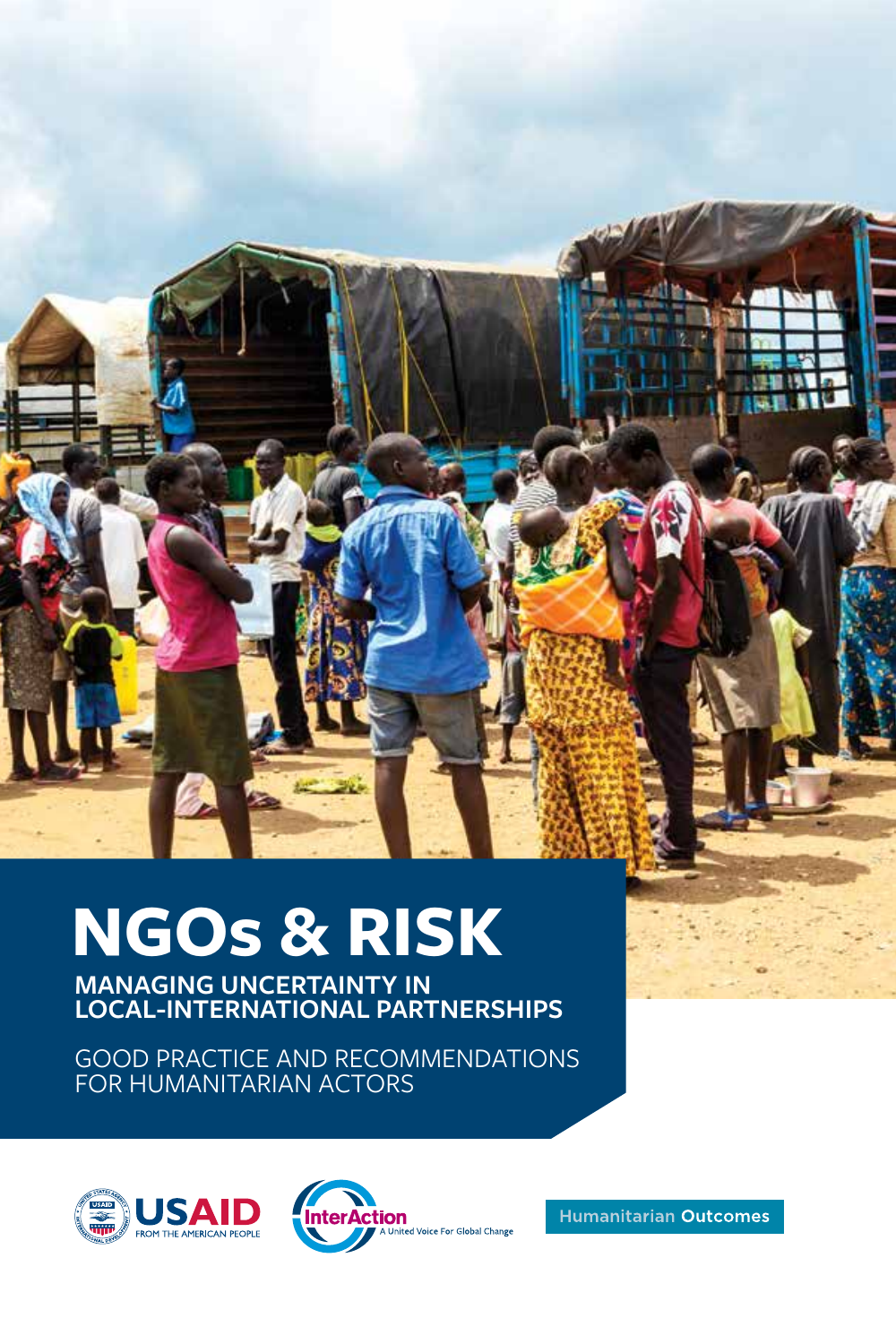**MARCH 7, 2019**



*Cover photo courtesy of CARE*

This study is made possible by the generous support of the American people through the United States Agency for International Development (USAID). The contents are the responsibility of InterAction and do not necessarily reflect the views of USAID or the United States Government.

RISK AREAS

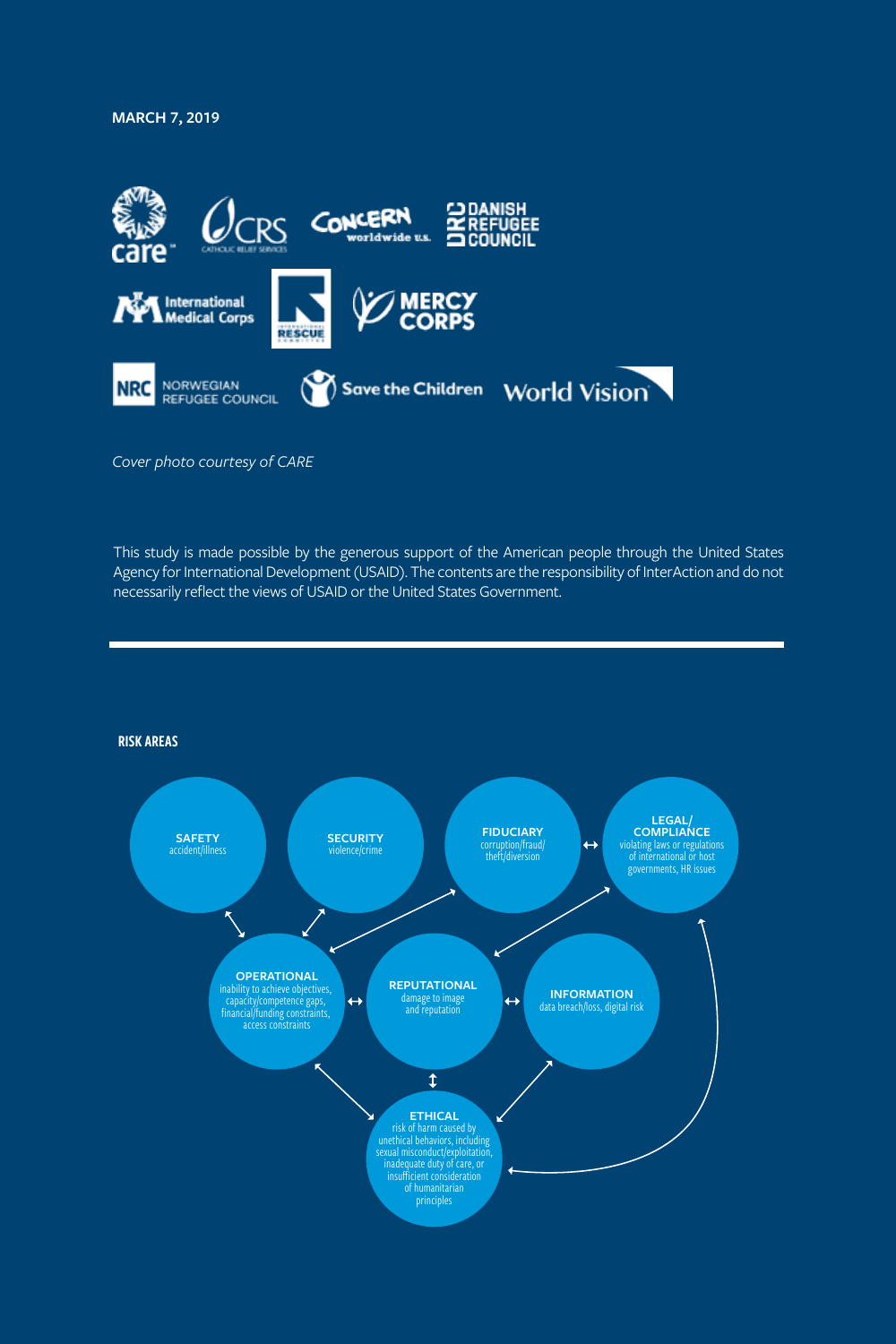**This briefing paper compiles the recommendations from the 2019 reports of the research program** *NGOs and Risk – Managing Uncertainty in Local-International Partnerships***, undertaken by InterAction with Humanitarian Outcomes. The recommendations derive from research at the global level and field case studies in South Sudan and northeast Nigeria.** 

Given the critical and growing role of local-international partnerships in providing humanitarian aid in high-risk settings, the study sought to examine the different types of risk faced by international NGOs (INGOs) and local/national NGOs (L/NNGOs), and how well that risk is jointly managed in their partnership arrangements. The study was made possible by funding from the U.S. Agency for International Development's Office of U.S. Foreign Disaster Assistance (USAID/OFDA) and the participation and guidance of 10 aid organizations.<sup>1</sup>

The study found that the demands of operating in contexts of high need and high risk, coupled with growing risk aversion in the sector, have distorted national-international partnership dynamics, resulting in greater risks, hindrances, and inefficiencies for humanitarian response.

The risk management systems and policies of INGOs, driven by increasingly stringent donor requirements, are heavily geared to mitigate fiduciary risk (i.e. the perceived risk to the INGO of mismanagement, fraud, or corruption in national/local partnerships). In contrast, the management of security and other types of risks in partnerships is often perfunctory, ad hoc, or absent. As a result of focusing on managing its fiduciary risks, the INGO can inadvertently transfer risks to the L/NNGO, which is compelled to take on security, operational, and financial risks to fund its work, while receiving inadequate institutional resources for managing them.

More broadly, the research concluded that some INGOs' approaches to integrated risk management do not sufficiently encompass the partnership relationship. By treating the INGO as a "closed system," these risk mitigation strategies fail to account for the risks transferred to L/NNGO partners. This can, in turn, create new risks for the partnership as well as the broader NGO community in a given context. The reports detail examples of perverse outcomes that can result, including 1) how INGOs' fiduciary risk management policies can raise financial and operational risks for L/NNGOs, 2) how banks' de-risking initiatives can raise operational and financial risks for all NGOs, and 3) how donor governments' counter-terror policies and own fiduciary risk management measures can raise security risks as well as operational ones.

In sum, despite evident good will and a spirit of cooperation across the international and national NGOs in the study population, current structural incentives do not adequately support strong partnerships. Deliberate efforts are needed to realize a more active and effective approach to shared risk awareness and responsiveness in partnerships.

l

<sup>1</sup> CARE, Catholic Relief Services, Concern Worldwide, Danish Refugee Council, International Medical Corps, International Rescue Committee, Mercy Corps, Norwegian Refugee Council, Save the Children, and World Vision.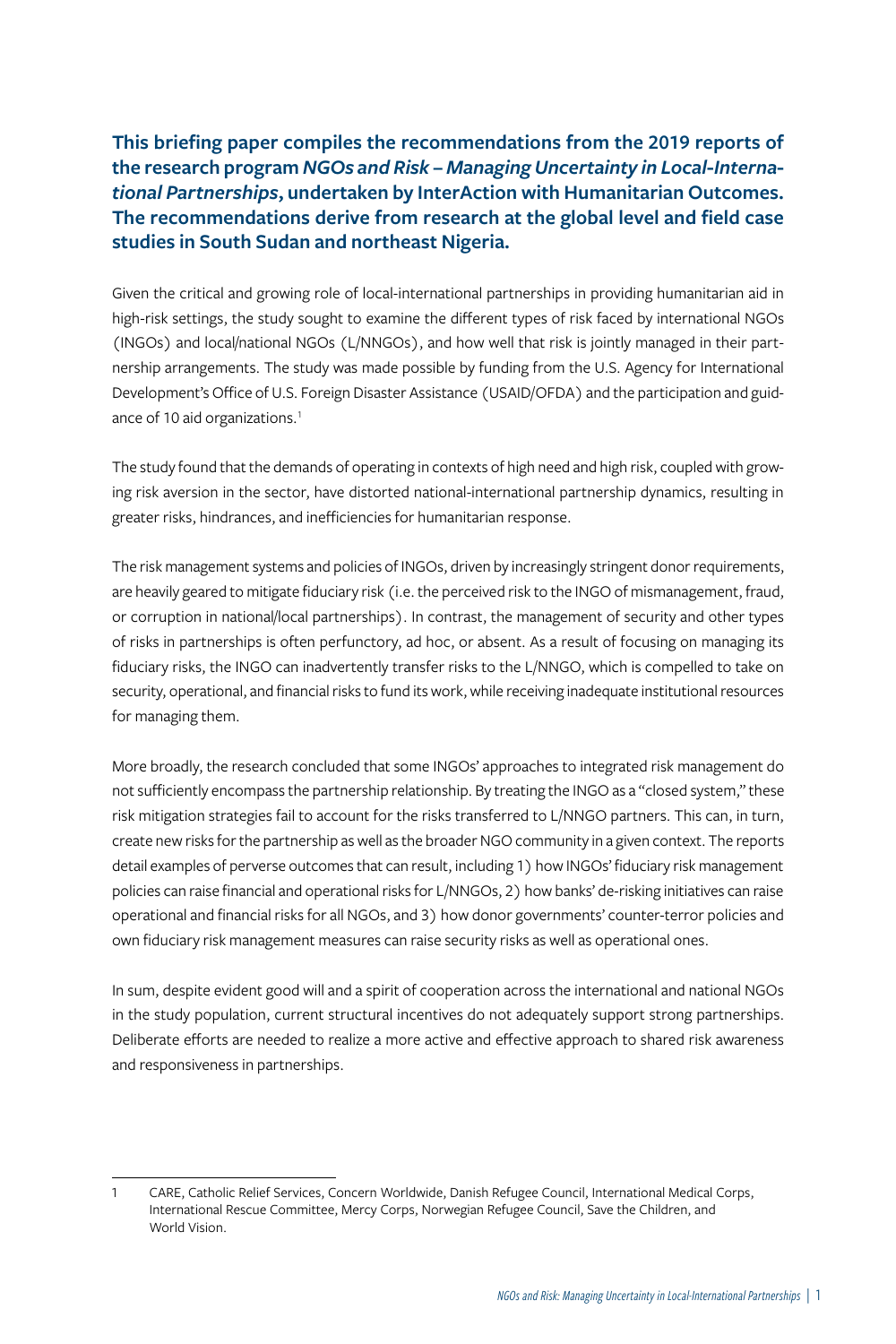The below recommendations follow from the two reports' findings on key areas for improvement and examples of good practice. Although the participant stakeholders and most interviewees for this review were INGOs, the findings at the field level in particular show that UN agencies and INGOs are partnering with a small cohort of preferred local partners. As such, many of the recommendations apply equally to INGOs and UN agencies, as indicated, while others are aimed at L/NNGOs and donors.

# SHIFTING FROM RISK TRANSFER TO RISK SHARING

### **INGOs and UN Agencies**

- **Build risk mitigation and risk co-ownership into contracts.** *Force majeure* clauses and provisions for unforeseen evacuations, hibernations or other major disruptions have been included to mitigate the risk of operational cessations or delays to partners. Such arrangements should allow the partner to spend a certain percentage of its overall budget for immediate program or operational interventions to mitigate and manage unforeseen risks. International actors may also explore the potential for using insurance policies for program cessation and other types of operational risk.
- **Broaden the partner management function.** As one INGO recently learned, taking the partner manager position out of the financial/compliance wing and making it cross-cutting of all functions can greatly enhance an organization's strategic approach to partnership.

#### **L/NNGOs**

**• Do not compromise staff safety to meet partnership expectations. Advocate strongly for** the logistical and other resources needed for staff to operate securely. Determine a reasonable risk threshold and refrain from taking on activities that exceed it.

#### **Donors**

- **Include** *force majeure* **clauses in awards to proactively allocate and share risks between donor, prime award recipient, and any sub-awardee** under circumstances where program delivery becomes untenable either temporarily or indefinitely. This should include excusing the partner from award obligations for both unforeseen environmental conditions and/or foreseen risk scenarios, assuming the partner had clear risk mitigation measures in place. One INGO in Syria noted that *force majeure* arrangements allowed them to better manage forced withdrawals and evacuations for L/NNGO partners. If certain conditions exist, awards should allow the partner to spend a pre-defined percentage of its overall budget for immediate program or operational interventions, allowing them to mitigate and manage foreseen and unforeseen risks.
- **Require that, where** *force majeure* **clauses are established, these same contract conditions are passed down in all sub-award recipient contracts.** To increase flexibility, donors should, whenever feasible, pre-negotiate with partners the conditions on which *force majeure* clauses in INGO or L/ NNGO awards can be activated by notification, without requiring pre-approval.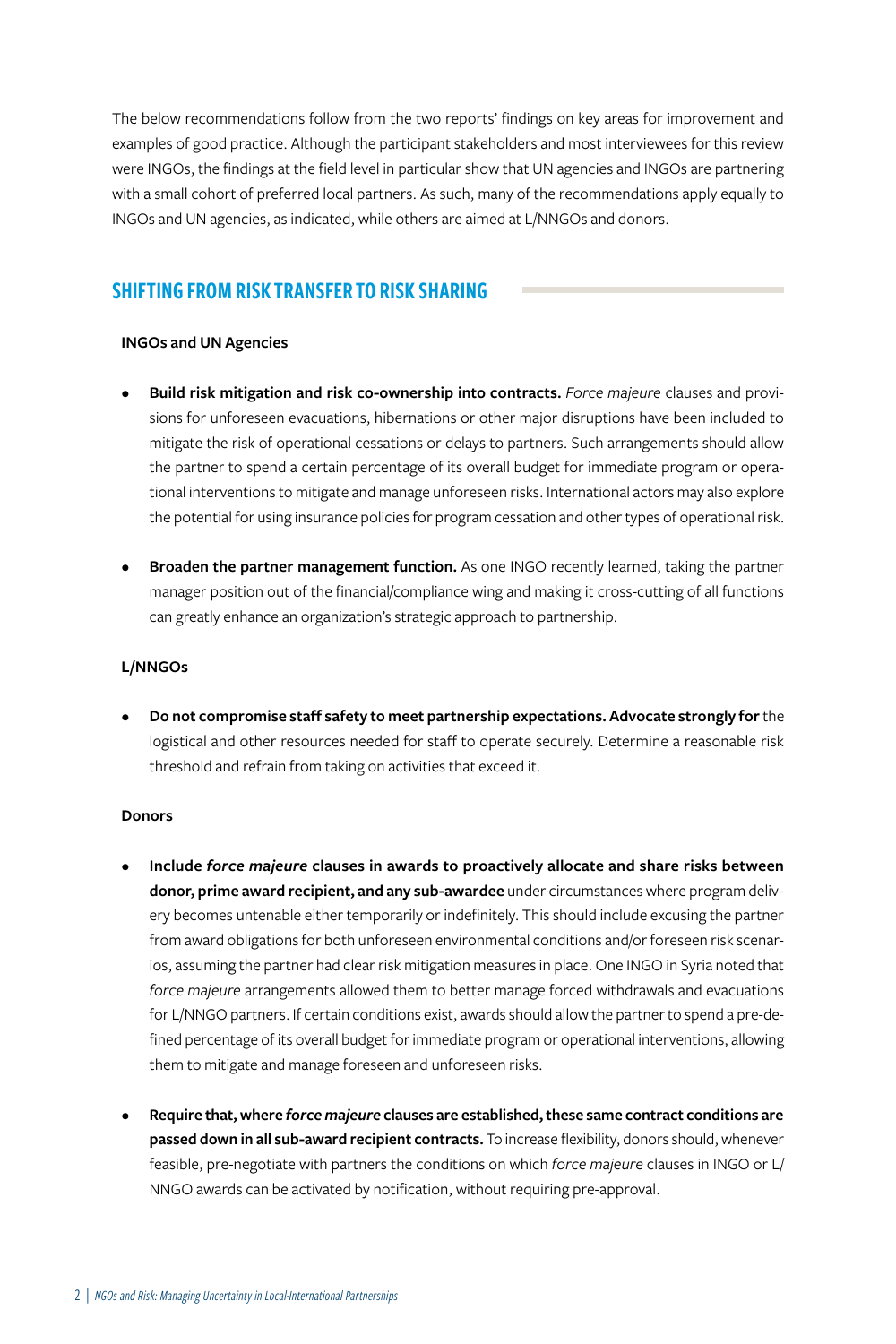- **Consider the adverse effect of recent counter-terror and sanctions policies that hinder humanitarian access and create risk for humanitarian actors.** Use the Good Humanitarian Donorship initiative to study the issue and consider adopting a common humanitarian exemption policy to incentivize rather than constrain or discourage humanitarian access in conflicts.
- **Prioritize early dialogue with INGOs to address increased concerns related to the perceived risk of counter-terrorism, material support, and diversion**, as opposed to contractual measures and other regulatory conditions. **Undertake a process for regular consultation with partners** in the field (and HQ) on any future regulatory requirements focusing on those with the greatest potential to create additional safety and security risk to field staff and considering the administrative burden, costs, and risks associated with compliance.
- **Where agreements exist between donors and UN agencies to jointly share losses on humanitarian supplies and assets, ensure such policies are passed on to the partners of UN agencies.** In consultation with L/NNGOs and INGOs, develop and disseminate clear provisions that outline the circumstances under which losses on humanitarian supplies (i.e. common pipeline goods) would be shared.

# A CAPACITY-BUILDING APPROACH TO RISK MANAGEMENT IN PARTNERSHIPS

#### **INGOs and UN Agencies**

- **Increase secondments of staff to L/NNGO partners' offices, and vice versa, for better training (and working relationships).** Staff secondments and exchanges are used extensively by some INGOs as part of their partnership strategy. "We help them recruit for financial positions, then they send that staff member to our finance office and work there for at least a month. Not only do they get trained, but they develop a relationship with [our] staff that they can use as a resource in future." Another INGO requires its country office staff (project managers, junior staff, grants managers, etc.) to dedicate 10 percent of their time to working with partners to build their capacity in their area.
- **Devote one project in the program portfolio specifically to cultivate new partners.** One INGO interviewee described a donor-funded project solely geared for identifying, training, and capacitating local partners to meet humanitarian needs in an environment of extremely limited access. It allowed for many new organizations to enter the sector, and the INGO was able to budget all necessary resources for them rather than struggle with the chronic problem of having "no big back office" to handle partner needs that had always challenged their projects in the past. Alternatively, INGOs and UN agencies can build capacity strengthening into projects as a funded objective/outcome. This allows project managers to prioritize and be accountable for partner capacity strengthening as part of their core work.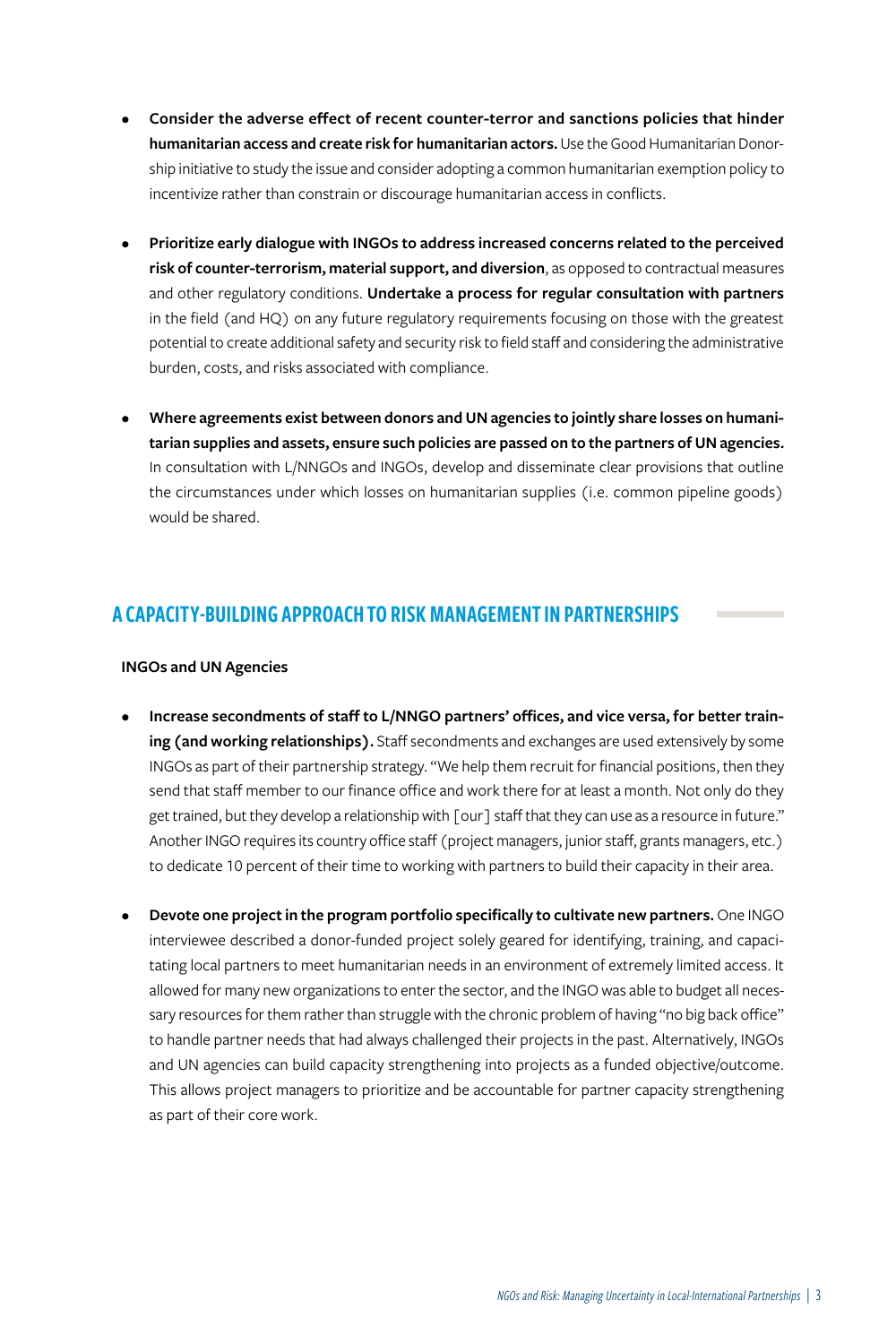- **Repay access support with continuity support.** An INGO that often works in parallel with partners doing direct implementation sometimes begins by shadowing a local partner in new areas where the INGO is not yet registered. The L/NNGO thus helps enable access for the INGO, which provides the grant funding. Once the INGO gets registered and establishes formal presence, the INGO does not then drop the partner, but rather expands the program. This approach worked well for one particular INGO in both Afghanistan and Nigeria.
- Act as partner, not police. The use of regular collaborative audits, as opposed to investigations triggered by specific allegations/complaints, can help build trust in a collegial working relationship and diminish disincentives to reporting problems and irregularities that may arise. INGOs can reward transparency and the proactive reporting of problems by positive evaluations and technical support to address emerging issues. A representative of an organization that uses this model advised the following: "The riskier the environment, the more investment you need to make in your partners. And accept that in some places you can't hold to the same standard, especially when lives are at stake. It should not be 'one strike and you're out.' Incorporate trust and learning into long-term partnerships."
- **Ensure partners' administrative costs are covered** in contracts, whether by overhead percentage or direct cost budgeting. **Refrain from payment solely by reimbursement (in arrears) or results-based mechanisms.** Many L/NNGOs noted that payment delays and associated cash-flow challenges led them to rely on negative coping mechanisms (i.e. bad accounting practices) which in turn increased fiduciary risks for their INGO and UN partners.

## **L/NNGOs**

**• Commit to transparency and improvement in risk mitigation within partnerships.** In negotiations with prospective international partners, request and expect an appropriate level of institutional support, and risk management inputs.

### **Donors**

**• Donors should cover the additional costs of risk management and compliance requirements in high-risk settings by including additional, field-based indirect cost recovery lines in project budgets.** This would mean that projects in high-risk areas, or where the NGO fundees are required to undertake extensive partner vetting/monitoring, would have additional overhead lines in their budgets. These would be applied as a percentage of project costs rather than as direct costs to ensure flexibility to meet changing needs, and flow to the field as opposed to HQ. Further, the budget lines for sub-granted partners in high-risk areas should have an indirect cost percentage applied that is passed on in full to the partner, to provide the partner with similar flexible support for risk-management and compliance needs.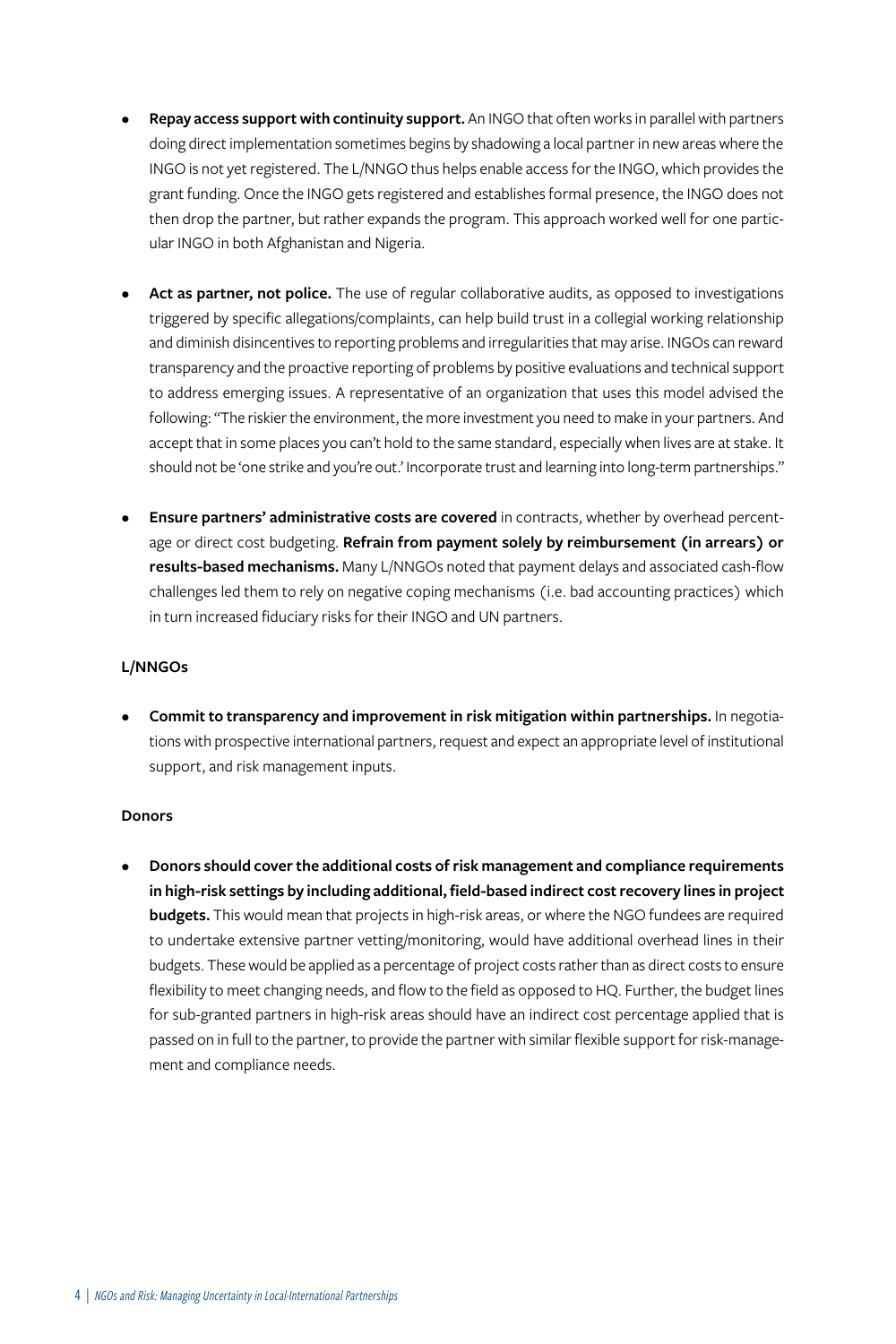- **Work with development donors and partners to mobilize resources and funding for L/NNGOs delivering assistance in partnership with INGOs. Bundle multi-year funding for institutional strengthening of local partners** alongside humanitarian funding with localization components to ensure sustained institutional capacity support and training and mentorship continuity beyond the lifecycle of a single humanitarian program cycle.<sup>2</sup>
- **Find ways (including amending existing domestic rules and regulations) to provide more direct funding to L/NNGOs** as per the World Humanitarian Summit and Grand Bargain commitments.
- **Encourage and support INGOs and UN agencies to ensure pass-through of Grand Bargain dividends beyond the primary recipient agency**, including through real changes to contracting approaches and fair overhead allowances.
- **Address the risk of severe humanitarian consequences of lengthy fiduciary investigations** by prioritizing program continuity/rapid resolution and making contingency plans for handover.

# STRENGTHENING SECURITY RISK MANAGEMENT

### **INGOs and UN Agencies**

l

- **Undertake joint security risk assessments with L/NNGO partners.** An Iraqi NGO reported that one of its INGO partners had undertaken a joint security risk assessment with the L/NNGO's staff, providing training at the same time. It allowed the L/NNGO to understand the INGO's risk management approach and to form good working relationships with the security focal point as well as benefiting from training on risk assessment and mitigation strategy.
- **Write additional security resources into partners' budgets and ensure that partner proposal guidelines include safety and security categories in project narrative and budget templates.** One challenge cited was that most L/NNGOs don't have a full-time security staffer and may not know what they can and should ask for. One INGO has a practice of providing additional communications equipment and prompts its partners to ask for it in their proposals and budgets, as well as funding for security staff salaries.

<sup>2</sup> The Grand Bargain specifically references supporting multi-year investment in institutional capacities of local and national responders. The commitments note that capacity strengthening of L/NNGOs should be achieved through collaborating with development partners and including capacity strengthening in partnership agreements.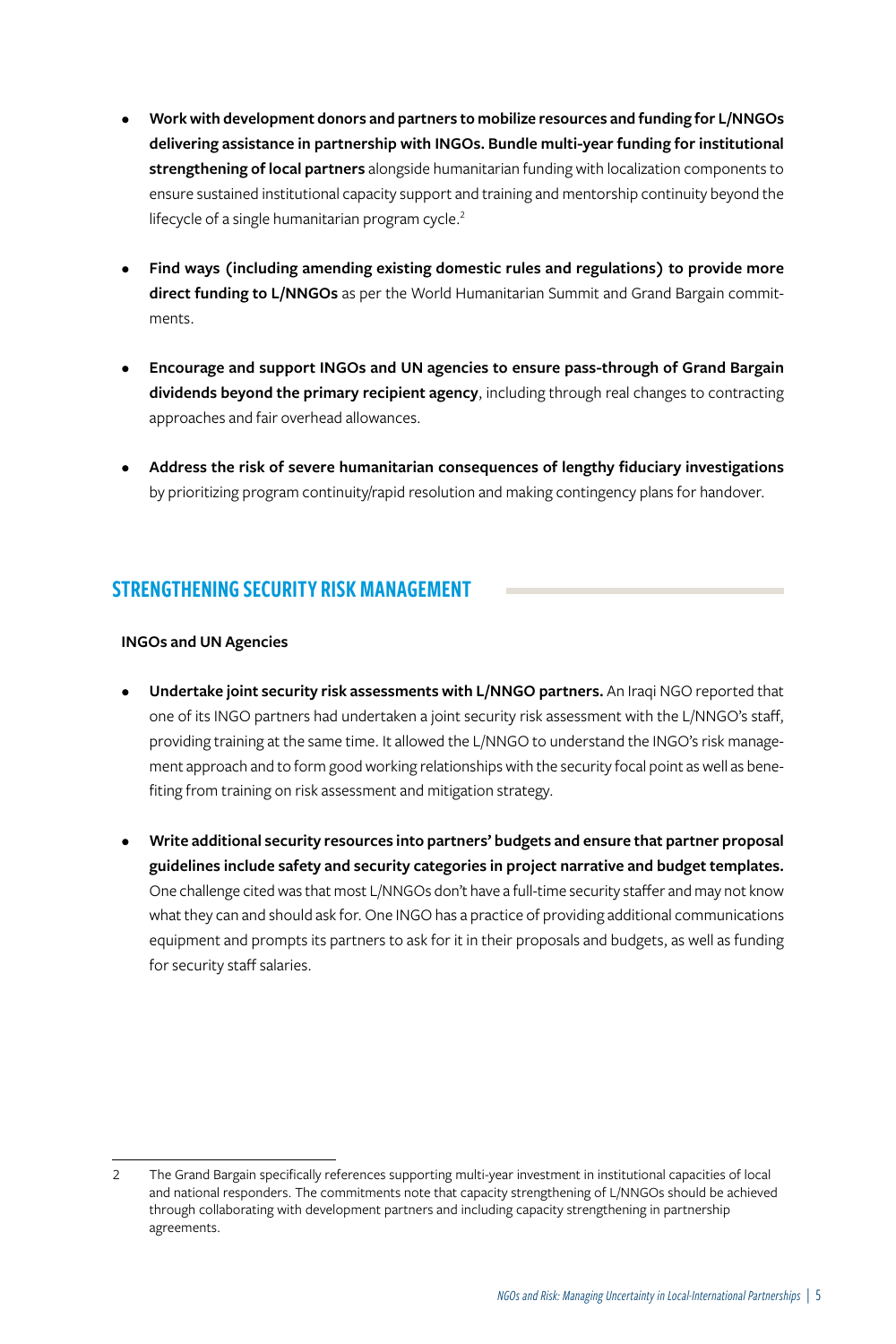- **Develop a menu of options and associated costing for L/NNGO security support at the country level which can be integrated into L/NNGO partner proposal development processes.** Many INGO and UN officials expressed reluctance to undermine institutional independence by requiring partners to account for security costs. A menu that is integrated into standard partner proposal templates could encourage planning, more accurate costing, and safeguard organizational independence among L/NNGOs. The menu might potentially include security trainings, telecommunications equipment, guards, physical security enhancements to offices and field bases, and on-site technical assistance and mentorship.
- **Consider making basic security management training a component of partner onboarding processe**s, especially for new partners. If feasible, create a **joint security responsibility framework** with L/NNGO partners (particularly regular/long-term partners) that formalizes the roles and duties of specific staff, the lines of communication, critical incident management, security incident tracking and reporting, and after-action reviews.

#### **L/NNGOs**

**• Endeavor to more carefully consider security risks and the duty of care to personnel**, ensuring that staff do not assume high levels of risk for the sake of financial solvency.

#### **Donors**

**• Require UN and INGO fundees to furnish security risk management plans** for all downstream partners (helping to create them if necessary), or else explicitly state that the INGO will cover all partners with its own security plan.

## **COORDINATION**

### **INGOs and UN Agencies**

- **Harmonize and uphold key partnership standards.** For example, at country level, jointly and in consultation with L/NNGOs, develop and agree on a harmonized set of standards and costs at a field level for accommodation and per diems for local partners. Advocate to donors and UN agencies to ensure these standard costs are integrated into direct and indirect grants to L/NNGOs.
- **Reduce transaction costs for local partners by harmonizing the basic assessment tool.** Some INGOs in Syria realized that their L/NNGO partners were spending a great deal of time providing basic vetting information on their organizations to multiple prospective partners and having to repeat the exercise for each new organization and project. To address this inefficiency, they came up with a common shared tool so that the information would only need to be provided once. Inter-Agency Standing Committee (IASC) partners should take stock of the current standard tools that exist among INGOs and UN agencies and see if they can be usefully replicated in their context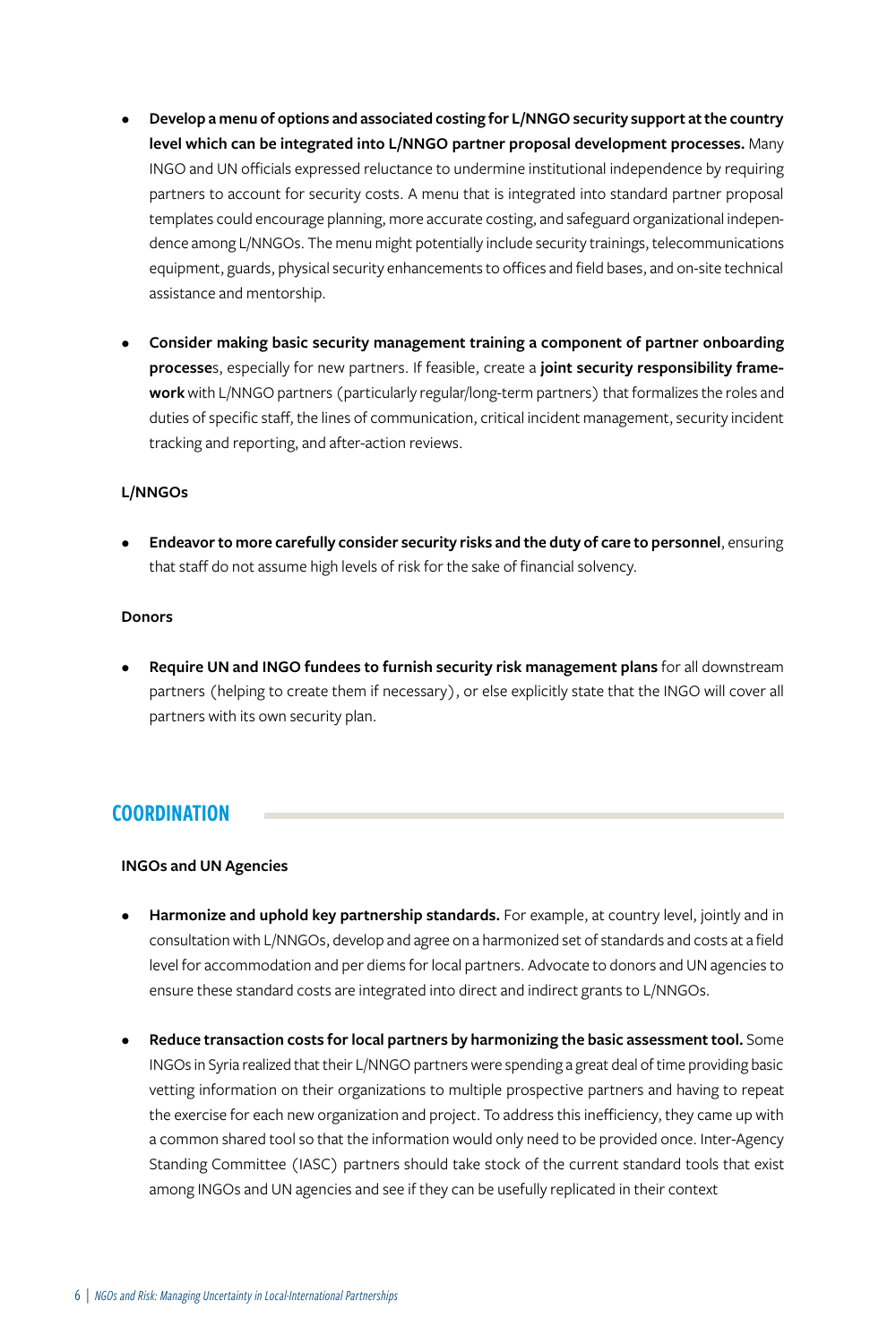- **Explore possibilities for independent evaluation and/or peer review and learning at field level** on the changing risk landscape and risk management and mitigation approaches within partnerships. It was recognized by many INGOs that risk in humanitarian operations shifts with such velocity and frequency that it requires continual and collective monitoring and assessment. Such mechanisms for information-sharing may help ensure crucial, risk-relevant information reaches decision-makers.
- **Support greater integration of, and information-sharing between, global compliance/risk units and country leadership** to ensure global early warning and control systems can detect emerging trends and are responsive to field realities.

## **L/NNGOs**

**• Undertake a comprehensive salary survey among L/NNGOs at country level** to establish common and standard structures and advance more transparent and harmonized personnel costs. This could potentially be done through established NGO forums that include L/NNGO membership or other local coordinating bodies. Reflect agreed personnel costs structures in staff salaries for proposals to UN and INGO funders.

#### **Donors**

- **Recognize, endorse, and support risk management coordination initiatives and harmonized tools.** Coordinate with NGO partners in their development to ensure they meet or do not conflict with donor standards and requirements.
- **Set the standard (in your funding agreements and those of their downstream partners) of not paying on a reimbursement model**, recognizing that this creates undue financial and operational risk for all but the largest and best-resourced organizations.

### **All IASC Partners**

- **Develop interagency analysis and information sharing on organizational risk** with a lens toward analyzing where risk is invisibly shared and/or has implications for strategic response management. Such assessment and analysis should be made collaboratively and could be incorporated at a relevant stage during the development of humanitarian needs overviews and humanitarian response plans.
- **As a first step to the above, cultivate a shared understanding of the different risk areas and how they interrelate with each other in the context.** Joint analysis requires that participants begin on the same page. Understanding concepts of integrated risk management will help humanitarian actors to recognize and set priorities for action. Peer reviews could play a useful role in developing this shared understanding.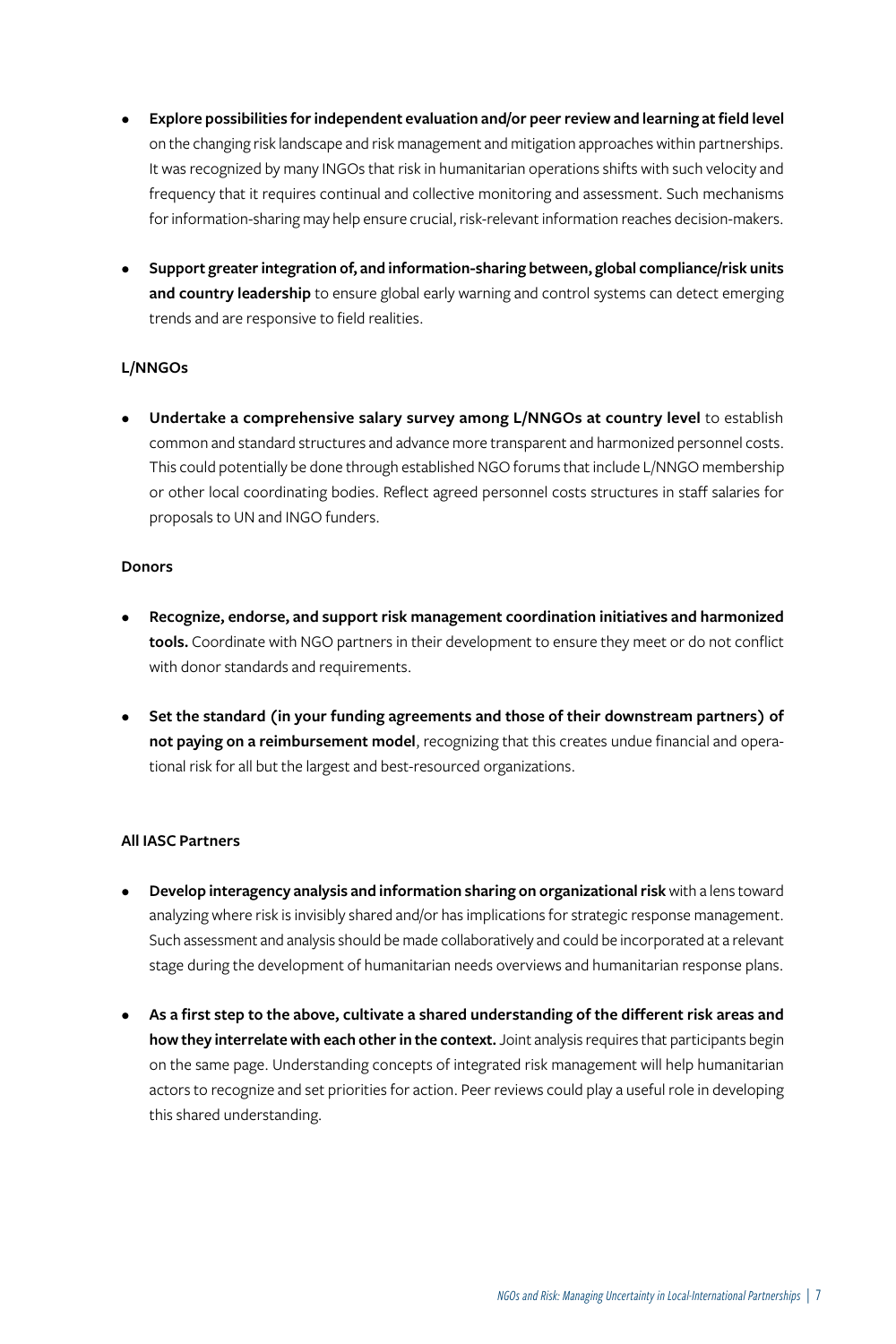# PRACTICING ETHICAL DUTY OF CARE

## **INGOs and UN Agencies**

- **Support L/NNGO partners to establish self-insurance schemes for staff.** An INGO has stipulated in its partner contracts that \$42 per month per staff member will be put aside as insurance, so that six months of salary can be paid to a staffer or family members in the case of injury or death. In addition to providing funding for them in contracts, INGOs can encourage and advise partners on establishing and administrating these self-insurance funds for their staff.
- **Provide partners with models of staff care and psychosocial programs.** One INGO that does this also mentioned sharing schemes for rotating R&R, staff relocation plans, and models where people can work from home if they need to hibernate. In addition, build in accountability for security risk by undertaking post-mortems of partners' incidents that include both the L/NNGO and INGO security staff, in the same spirit as the collaborative risk assessments and consultative audits.

## **L/NNGOs**

**• Begin integrating staff insurance into personnel costs, drawing on practical guidance from INGOs** that adopt the same practice for their own national staff. Through national NGO forums, agree collectively to a common approach and timeline to begin integrating costs into funding proposals to both UN and INGO donors.